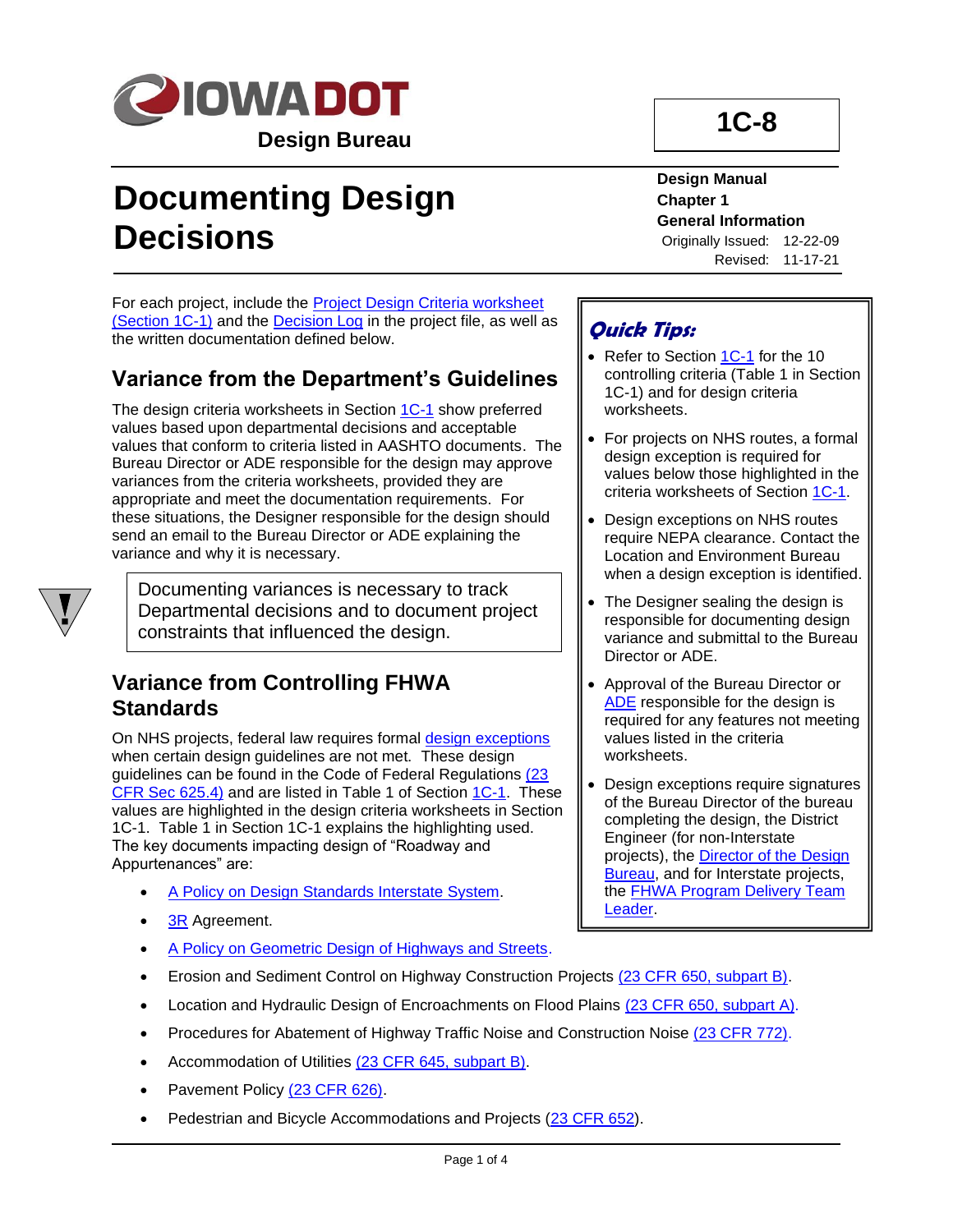Formal [design exceptions](01b-01/DesignException.pdf) for variances from the 10 controlling criteria listed in Table 1 of Section [1C-1](01c-01.pdf) are required on NHS routes only. On other routes, follow the [Variance from Department's Guidelines](#page-0-0) above.



Design speed and design loading structural capacity have significant impacts on operational performance of a roadway (design speed affects many components of road design and structure failure can lead to a road closure). Therefore, strong support will be needed for design exceptions for these two criteria. Designers should first give consideration to other alternatives.

Formal design exceptions require NEPA clearance. Design exceptions should be identified early in the development of project to avoid the project being delayed. Designers need to contact the [NEPA Coordinator](01B-02/NEPACoordinator.pdf) and [Location Engineer](01B-02/LocationEngineer.pdf) in the Location and Environment Bureau when a design exception is identified.

The key documents impacting design of "Bridges and Structures" are:

- Standard Specifications for Highway Bridges, AASHTO.
- AASHTO LRFD Bridge Design Specifications, AASHTO.
- Standard Specifications for Movable Highway Bridges, AASHTO.
- Bridge Welding Code, ANSI/AASHTO/AWS D1.5, AASHTO.
- Structural Welding Code--Reinforcing Steel, ANSI/AWS D1.4.
- AASHTO Standard Specifications for Structural Supports for Highway Signs, Luminaries, and Traffic Signals, AASHTO.
- Navigational Clearances for Bridges, refer to 23 CFR part 650, subpart H.

### **Pedestrian and Bicycle Accommodation**

The **Bicycle and Pedestrian Long-Range Plan** provides information regarding bicycle and pedestrian accommodation. [Chapter 6 \(Complete Streets Policy\)](https://iowadot.gov/iowainmotion/files/Complete-Streets-Policy.pdf) provides conditions for which the provision of bicycle and pedestrian facilities is not required. If bicycle and pedestrian facilities will not be provided, document the reasons and include in the project folder.

## **Writing Design Exceptions**

Include the following information when writing a design exception.

#### **Existing Roadway Characteristics**

Include a brief description of the project. Identify the route, location, functional classification, current and design year ADT, percent trucks, and all other basic project information that is relevant for evaluating the design exception. Note that the design meets minimums and maximums for the type of project and for the classification of the highway, except as indicated in the specific design criteria not met.

#### **Specific Design Criteria Not Met**

Identify and describe the design element(s) that do not meet the recommended design criteria. State what the minimum or maximum value is and the resource from which that information was obtained. Include the specific location(s), limits, or length of the alternate design element. If it will help the reviewer better understand the design exception, a profile view, a drawing, an aerial photo, or similar information may be included in the design exception. Clearly explain why the design exception is necessary.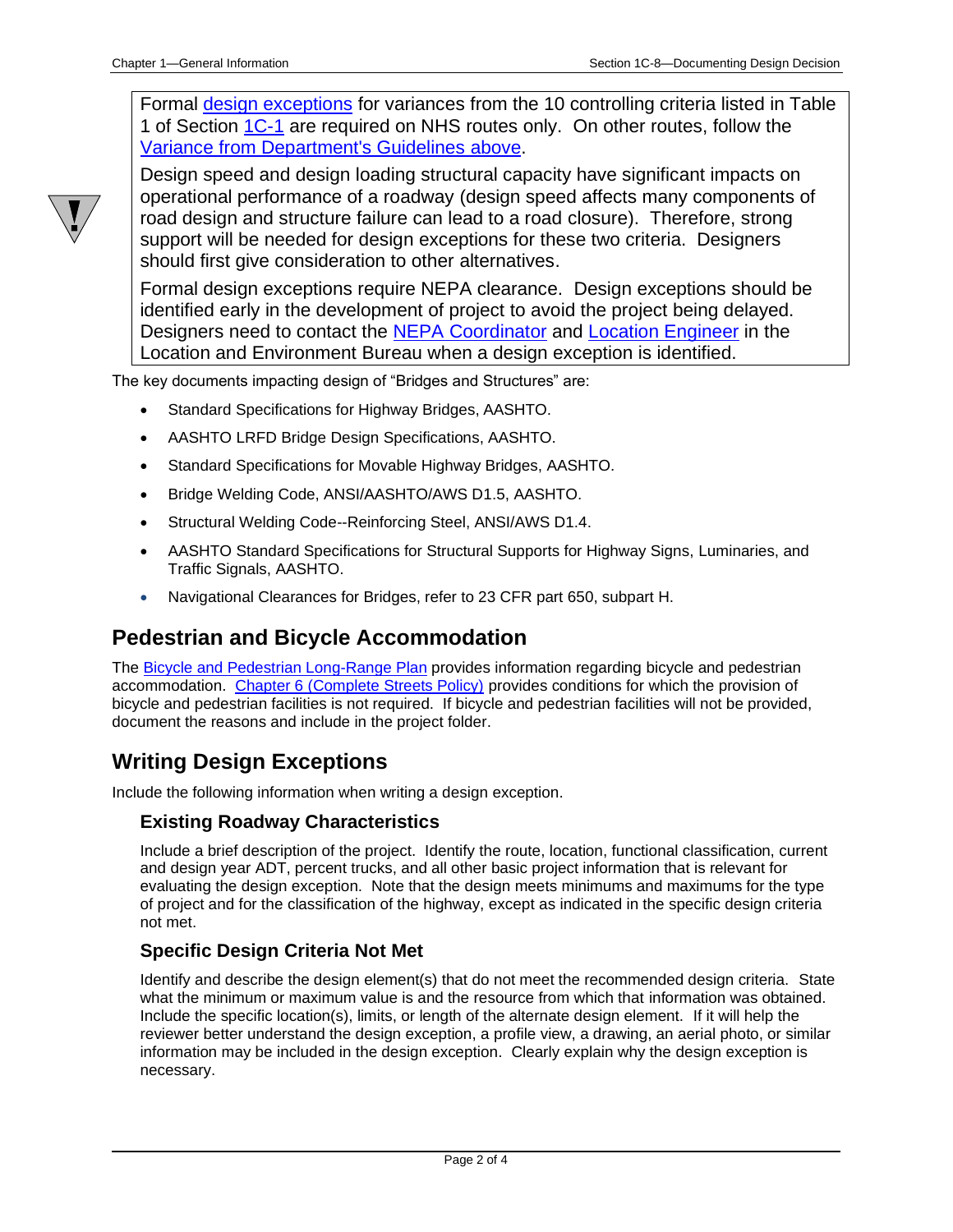#### **Alternatives Considered**

Discuss practical alternatives along with associated costs. Consider these alternatives prior to requesting an exception. If none of the alternatives are chosen, provide sufficient information on costs versus benefits, right of way and environmental impacts, and any other factors to explain why.

#### **Comparison of Safety and Operational Performance**

Include information that supports the decision to propose the design exception. This may include cost information, crash data analysis, a benefit/cost analysis, or a discussion of consequences associated with bringing the design up to the recommended design criteria. Resources such as the Highway Safety Manual or Highway Capacity Manual may be used to examine the safety and operational performance effects of the design exception.

Generally, a crash data analysis is performed to determine the impact of the design elements on safety. Usually the latest 5 years of available crash data are evaluated. During the evaluation, look beyond the numbers and, at a minimum, examine the specific types of crashes (run-off-the road, rearend, sideswipe, head-on, etc.). Examine what affect the design exception may have on specific types of crashes. Crashes that would not have been impacted by the proposed improvement may be eliminated from the analysis. Animal in the roadway crashes are commonly eliminated from analysis. If crash data is not available, examine data from routes with similar features.

A cost analysis can be performed to determine the costs required to achieve the suggested minimums or maximums. Use the total project cost. Additional costs could include items such as additional grading or paving, updating or replacing structures, acquiring additional right of way, wetland mitigation, etc. An updated Summary of Costs per mile of Road Construction can be obtained from the Pre-Design Section to assist with the cost analysis.

Once the crash data and the correction costs have been compiled, a benefit to cost (B/C) analysis can be performed. This involves comparing the safety benefit of correcting the deficiency to the cost of the corrections. A spreadsheet has been developed to determine the benefit to cost ratio and can be obtained from the Traffic and Safety Internet page at [https://iowadot.gov/traffic/Traffic-and-Safety](https://iowadot.gov/traffic/Traffic-and-Safety-programs/TSIP/TSIP-Program)[programs/TSIP/TSIP-Program.](https://iowadot.gov/traffic/Traffic-and-Safety-programs/TSIP/TSIP-Program) The updated loss reduction values for spot locations and rural sections used in the B\C analysis can be obtained from the Traffic and Safety Internet page at [https://iowadot.gov/traffic/Traffic-and-Safety-programs/TSIP/TSIP-Program.](https://iowadot.gov/traffic/Traffic-and-Safety-programs/TSIP/TSIP-Program) If different types of alternate design elements have been identified on a project, a separate B/C analysis should be developed for each.

#### **Proposed Mitigation Measures**

Describe any measures that considered for mitigating the potential adverse impacts of the design exception. Identify any mitigating measures that will be taken.

A list of possible mitigation strategies is included in Chapter 4 of Mitigation Strategies for Design Exceptions at <http://safety.fhwa.dot.gov/geometric/pubs/mitigationstrategies/index.htm>

#### **Compatibility with Adjacent Sections**

Discuss possible effects the design exception may have on the safety and operational performance of adjacent roadway sections. For example, if a design exception is being proposed for a curve, examine the effects this will have on sections connecting to the curve. Consider Figure 1 below. Design exceptions for reduced radii may be acceptable for curves 2 and 3 since they are both located between curves. Design exceptions for reduced radii for curves 1 and 4 may be less desirable since they are located at the end of long tangents, where drivers are more likely to run off the road.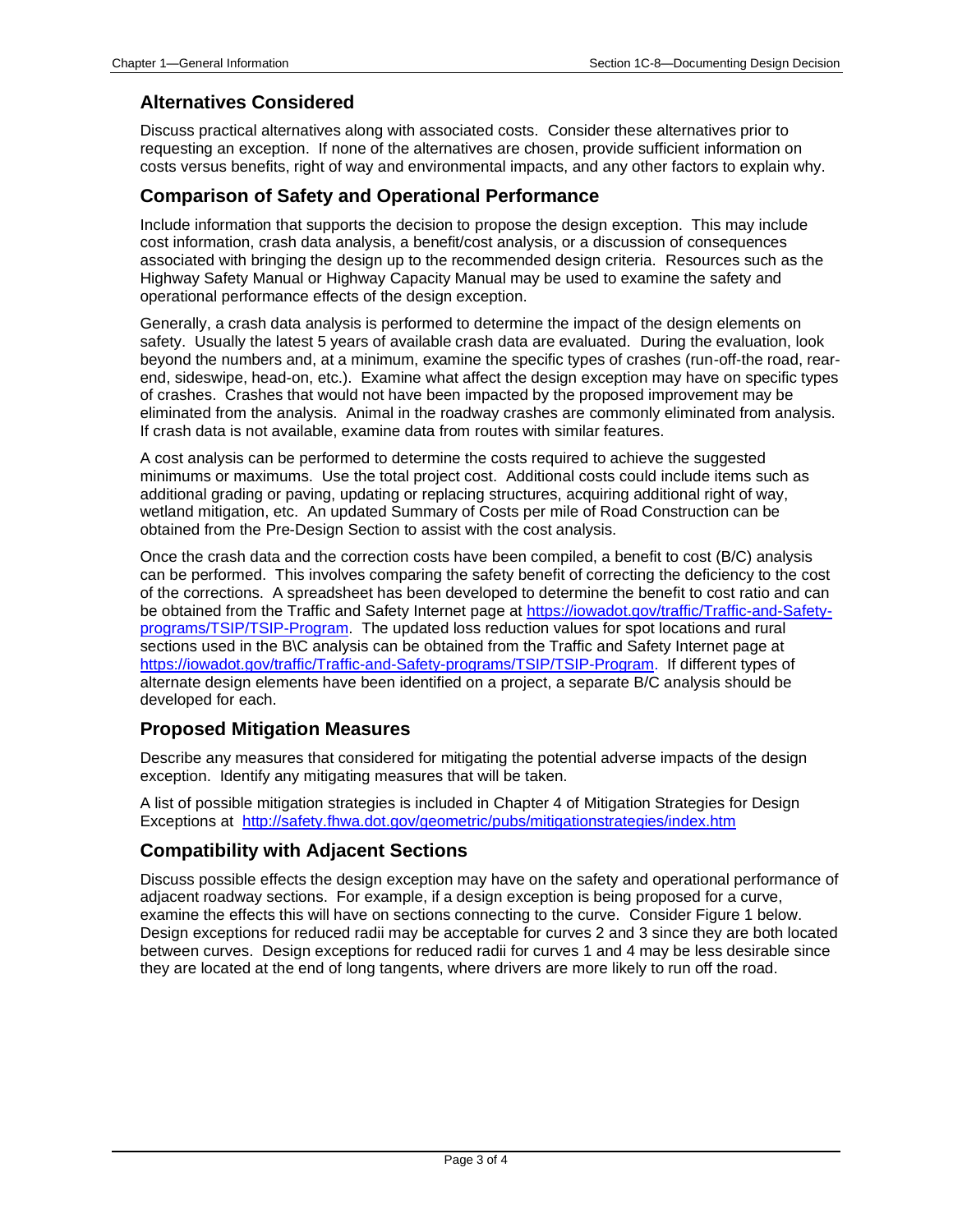

curve 1

**Figure 1:** Example of compatibility with adjacent sections.

#### **Conclusion/Recommendation**

Clearly state a recommendation. Include a brief summary of the information that supports the recommendation chosen.

#### **Signature Lines**

Include signature and datelines for all those required to approve the design exception. All projects will require approval of the office director of the office completing the design and the [Director of the](01B-02/DirectorOfficeofDesign.pdf) [Design Bureau.](01B-02/DirectorOfficeofDesign.pdf) For non-Interstate projects, the District Engineer's approval is also required. Interstate projects require approval from the **FHWA Program Delivery Team Leader**.

### **Submitting a Design Exception**

Submit design exceptions for approval as early as possible in the design process—first to the District Engineer, then to the Director of the bureau responsible for the design, the Director of the Design Bureau, and lastly to FHWA if required. Thoroughly document design exceptions and include in the project file.

## **Design Exception Example**

[Design Exception for Reduced Shoulder Widths](01c-08/Design_Exception_request_for_reduced_shoulder_widths_2-12-10.pdf)